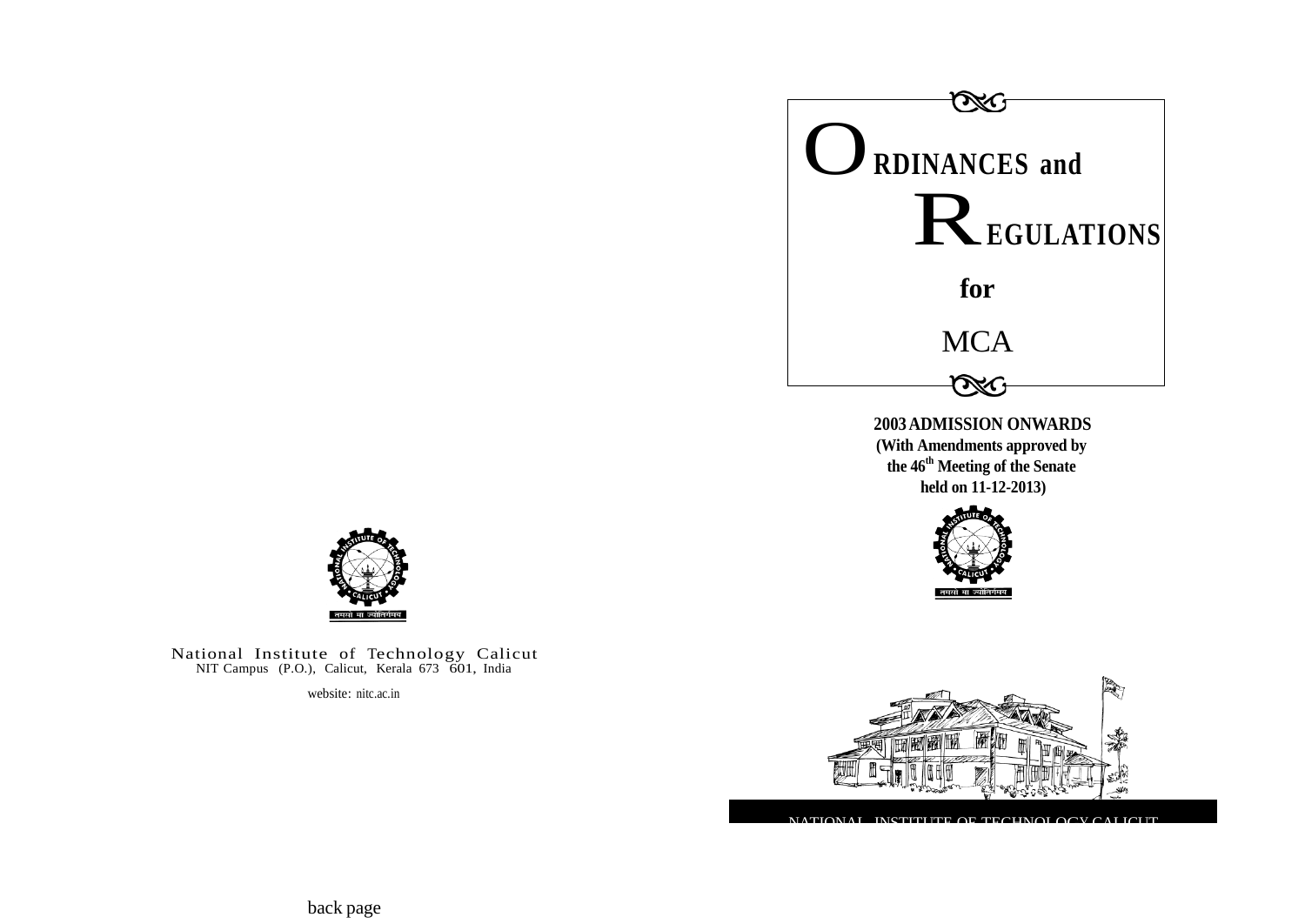# **CONTENTS**

# ORDINANCES

#### **REGULATIONS**

- R1.0 Admission
- R2.0 Structure of the MCA Programme
- R3.0 Course Coordinator
- R4.0 Class Committee
- R5.0 Registration and Enrolment
- R6.0 Attendance
- R7.0 Minimum Requirement to Continue the Programme<br>R8.0 Maximum Duration of the Programme
- Maximum Duration of the Programme
- R9.0 Discontinuation from the Programme<br>R10.0 Discipline
- Discipline
- R11.0 Leave Rules
- R12.0 Assessment Procedure Tests and Examinations
- R13.0 End Semester Examination
- R13.B.0 Contact Course
- R14.0 Project Evaluation
- R15.0 Make-up Examination
- R16.0 Subject-Wise Grading of Students into Categories
- R17.0 Method of Awarding Grades
- R18.0 Declaration of Results
- R19.0 Course Repetition
- R20.0 Grade Card
- R21.0 Class or Division
- R22.0 Project Work in Industry or other Organization
- R23.0 Eligibility for the award of MCA Degree
- R24.0 Power to Modify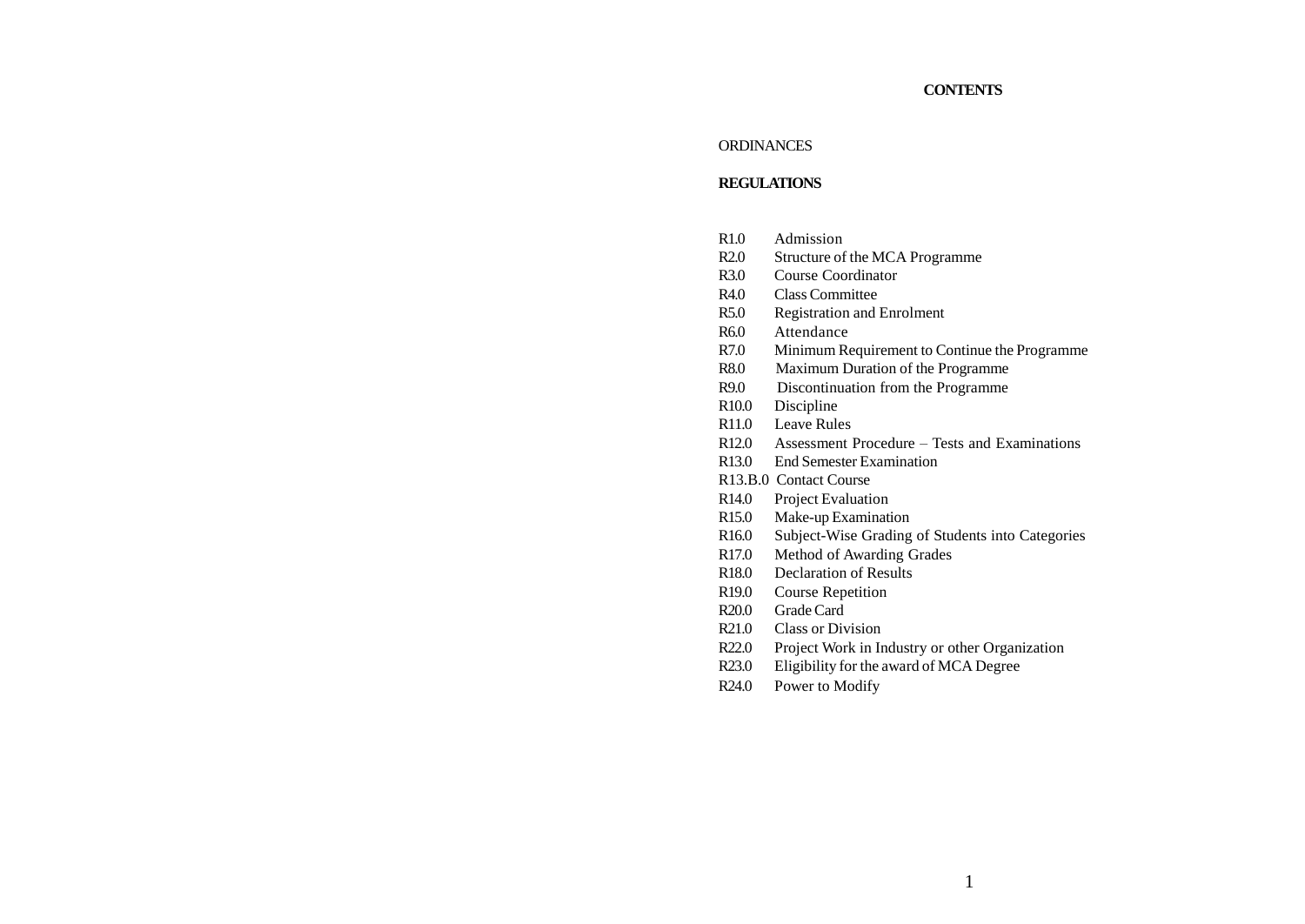**Ordinances and regulations for admission to MCA Programme and award of MCA (Master of Computer Applications) Degree of the National Institute of Technology Calicut. (Effective from 2003 admission onwards)**

# **ORDINANCES**

- 0.1 Admission policy shall be decided from time to time by the Board of Governors of the Institute, following the guidelines issued by MHRD, Government of India.
- 0.2 The exact eligibility criteria for admission to the MCA Programme shall be as approved by the Senate of the Institute from time to time and announced by the Institute for admission each year.
- be **six semesters.** Candidates may be permitted to do their project work in industry and other approved organizations as prescribed in the regulations. 0.3 The normal duration of the MCA programme including project work shall
- 0.4 The award of the MCA degree shall be in accordance with the regulations of the Senate of the Institute.
- 0.5 Notwithstanding the stated regulations, the Senate has the right to modify any of those from time to time**.**

# **REGULATIONS**

#### **R1.0 Admission**

- R1.1 The admission policy and procedure are as decided from time to time by the Board of Governors (BOG) of the Institute following the guidelines **ii.** One credit for each tutorial period from MHRD. Govt. of India.
- R1.2 Candidates for admission to MCA course should have passed a full time periods periods degree programme of 3 or more years duration in Science / Engineering / Computer Applications / Commerce/ Management (with Mathematics or than two periods. Statistics as one of the subjects of study) or its equivalent with First v. Credit for the seminar, project work and industrial/practical Class (or CGPA of 6.5/10) in the first attempt.
- R1.3 Reservation Policy as decided by the BOG following the directives of Senate.<br>MHRD will be followed.
- R1.4 The Post-graduate Admissions Committee constituted by the Chairman, curriculum curriculum Senate will decide on the operational aspects of selection of candidates R 2.6 Flectives w
- R1.5 Vacancies, if required to be filled up after the admission date will be R2.7 A Student who has acquired the minimum number of total credits for the decree will not be negative to require the minimum number of total cr
- facto approval.<br>The fee structure is as decided by the Board of Governors from time to **the property** R 2.8 The medium of instruction examination and R1.6 The fee structure is as decided by the Board of Governors from time to R2.8 The medium of instruction, examination, and seminar & project reports time. The mode of payment is as decided by the Senate from time to time. will be English.
- R 1.7 Minimum duration of MCA Degree Programme is 6 semesters. In any case, a student must complete the programme within a period of 5 years.
- R1.8 Award of degree shall be made by the Institute in accordance with the regulations framed by the Senate of the Institute.

# **R** 2.0 Structure of the MCA programme

- R2.1 The programme of instruction will consist of
	- **i. Core courses(compulsory)**
	- **ii. Elective courses**
	- **iii. Laboratory/Seminar/Mini Project &**
	- **iv. Project work and dissertation**

The student may be required to give one or more seminars and undergo industrial / practical training during the programme.

- R2.2 The complete programme will be for a **duration of 6 semester.** The academic programmes in each semester may consist of course work and/ or project work as specified by the Senate.
- R2.3 The MCA programme will have a curriculum and syllabi for the courses approved by the Senate.

The curriculum should be so drawn up so that the minimum number of credits for successful completion of the MCA programme **is not less than 100 ( 105 from 2006 admission onwards).**

- R2.4 Credits will be assigned to the courses based on the following general pattern:
	- **i.** One credit for each lecture period
	-
	- **iii.** One credit for each laboratory or practical session of two
	- **iv.** Two **credits** for each laboratory or practical session of more
	- training will be as specified in the curriculum approved by the
- R2.5 A student will have to register in all the **core courses** listed in the
- Senate will decide on the operational aspects of selection of candidates R2.6 **Electives** will have to be taken from the courses offered in that particular based on the criteria laid down by the Senate. based on the criteria laid down by the Senate.<br>Vacancies, if required to be filled up after the admission date will be **Senatively** R27 A Student who has acquired the minimum number of total credits for the
- decided by the Chairman, Senate and reported to the senate for post-<br>
facto approval.<br>
improve his cumulative grade point average
	-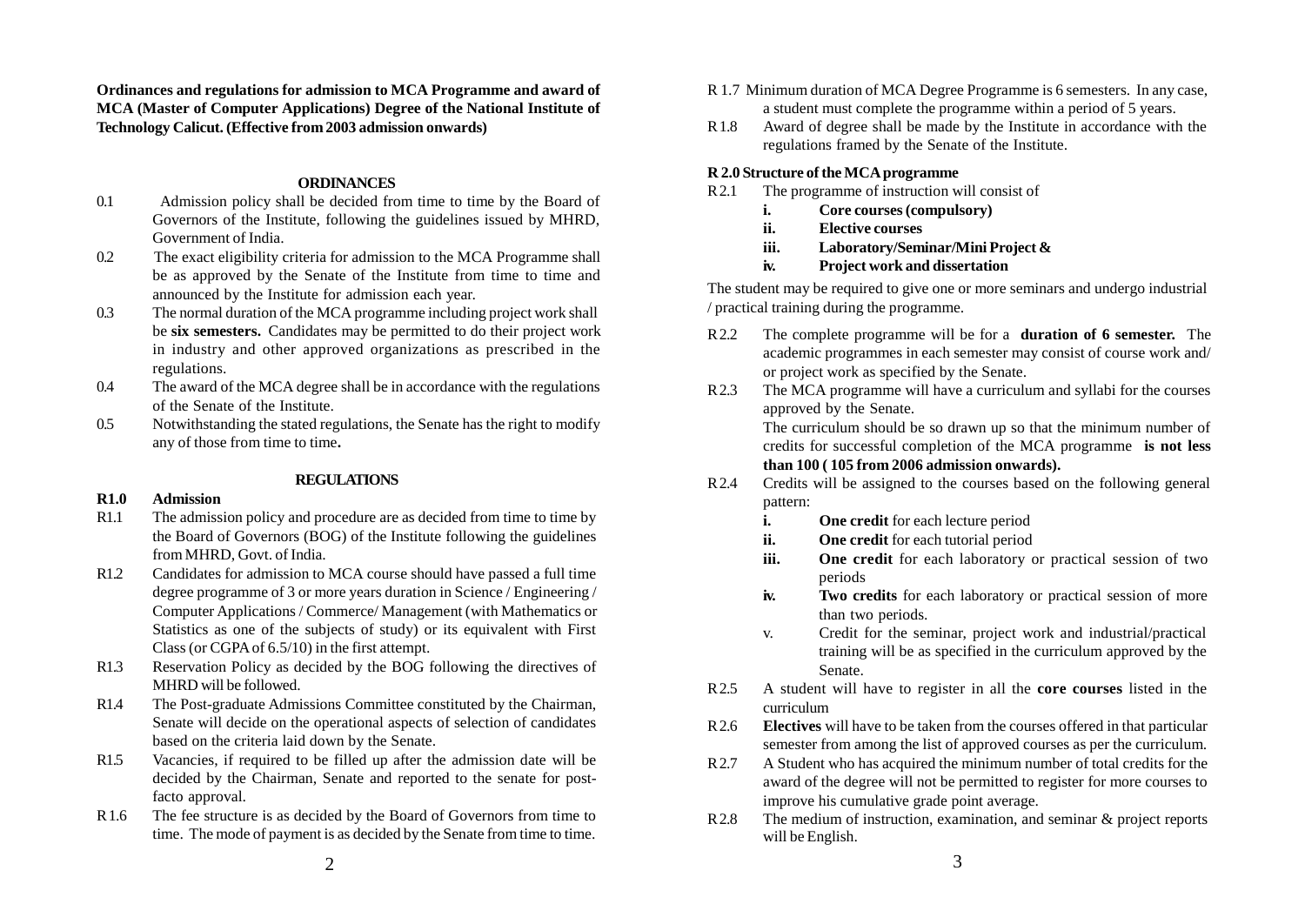# **R 3.0 Programme Coordinator**

R 3.1 To help the students in planning their courses of study and for getting general advice on academic programme, the Head of the Computer Engineering Department will assign a Programme Coordinator for the MCA programme. The Programme shall keep a record of the academic activities of students registered for the MCA programme. The Programme Coordinator in consultation with the HOD may avail the services of a few Faculty Advisers (FA). However, the Programme Coordinator will be the overall in charge in all matters concerning the students' work and progress.

# **R 4.0 Class Committee**

R 4.1 For each semester of MCA, a Class Committee for each programme will be constituted by the Head of the Computer Engineering Department as follows:

Chairman : A senior faculty / Programme Coordinator of MCA nominated by the HOD.

Members : 1) All teachers handling classes for the concerned semester of the MCA programme.

2) One student member from the concerned semester of MCA

R4.2 The term of the Class Committee shall be one Semester

# R4.3 *The basic responsibilities of the class committee are:*

- a) to review periodically the progress of the classes, to discuss problems concerning curricula and syllabi and the conduct of the classes.
- b) The type of assessment for the course will be decided by the teacher in consultation with the class committee and will be announced to the students at the beginning of the semester.
- c) Each class committee will communicate its recommendations to the Head of the Computer Engineering Department and the Dean (PGS&R).
- d) The class committee without the student members will also be responsible for the finalization of the semester results.
- R 4.4 The class committee is required to meet at least twice in a semester once at the beginning of the semester and another time after the endsemester examination to finalize the grades.

# **R 5.0 Registrations and Enrolment**

R 5.1 For each semester every student has to enroll and register for the courses he/she intends to undergo on a specified day notified to the

student. The Course Coordinator / Faculty advisers will guide the students in the registration process.

- R5.2 The Registration card will give details of the core and elective courses, project and seminar to be taken in a semester with the number of credits. The course category should be as approved by the Senate. The student should consult his/her Faculty Adviser for the choice of courses. The registration card is then filled in triplicate and signed by the student and the Course Coordinator/Faculty Adviser.
- R 5.3 A student has to pay the semester fees before the day of registration or as per the schedule announced by the Dean (PGS&R).
- R 5.4 A student will become eligible for enrolment only if he/she satisfies R.7.1 and in addition he/she has cleared all dues to the Institute, Hostel and the Library up to the end of the previous semester and also he/she is not debarred from enrolment by the competent authorities. If for any compelling reasons a student is unable to register on the day of registration then he/she can register on or before the late registration day specified in the academic calendar on payment of late registration fee of Rs.250/- together with the usual fees.
- R 5.5 **Withdrawal from a course registered** is permitted within two weeks from the date of commencement of the semester. Substitution by another course is not permitted.

The number of courses remaining registered after withdrawal should enable the student to earn the credits required to continue the studies as indicated under R.7.

Courses withdrawn will have to be taken when they are offered next, if they belong to the list of core courses (compulsory courses)

- R 5.6 In extraordinary circumstances like medical grounds, a student may be permitted by the Dean (PGS&R) to withdraw from a semester completely. **Normally a student will be permitted to withdraw fromthe programme only for a maximum continuous period oftwo semesters.**
- R 5.7 The normal academic load of a student in a semester is 17 to 21 credits. Any load above 21 credits in a semester is regarded as over load and that below 17 credits is regarded as reduced load. In no case a student will be permitted to register for more than ten courses or more than seven courses of T (Theory) & C (Theory cum Practical) types or for more than 25 credits in a semester. If the Course Coordinator is convinced that the student will be completing the requirements in six semesters, reduced load will be permitted in fourth and fifth semesters. The HOD shall communicate the details of students taking overload/ reduced load to the Dean (PGS &R) within 3 weeks of commencement of the semester.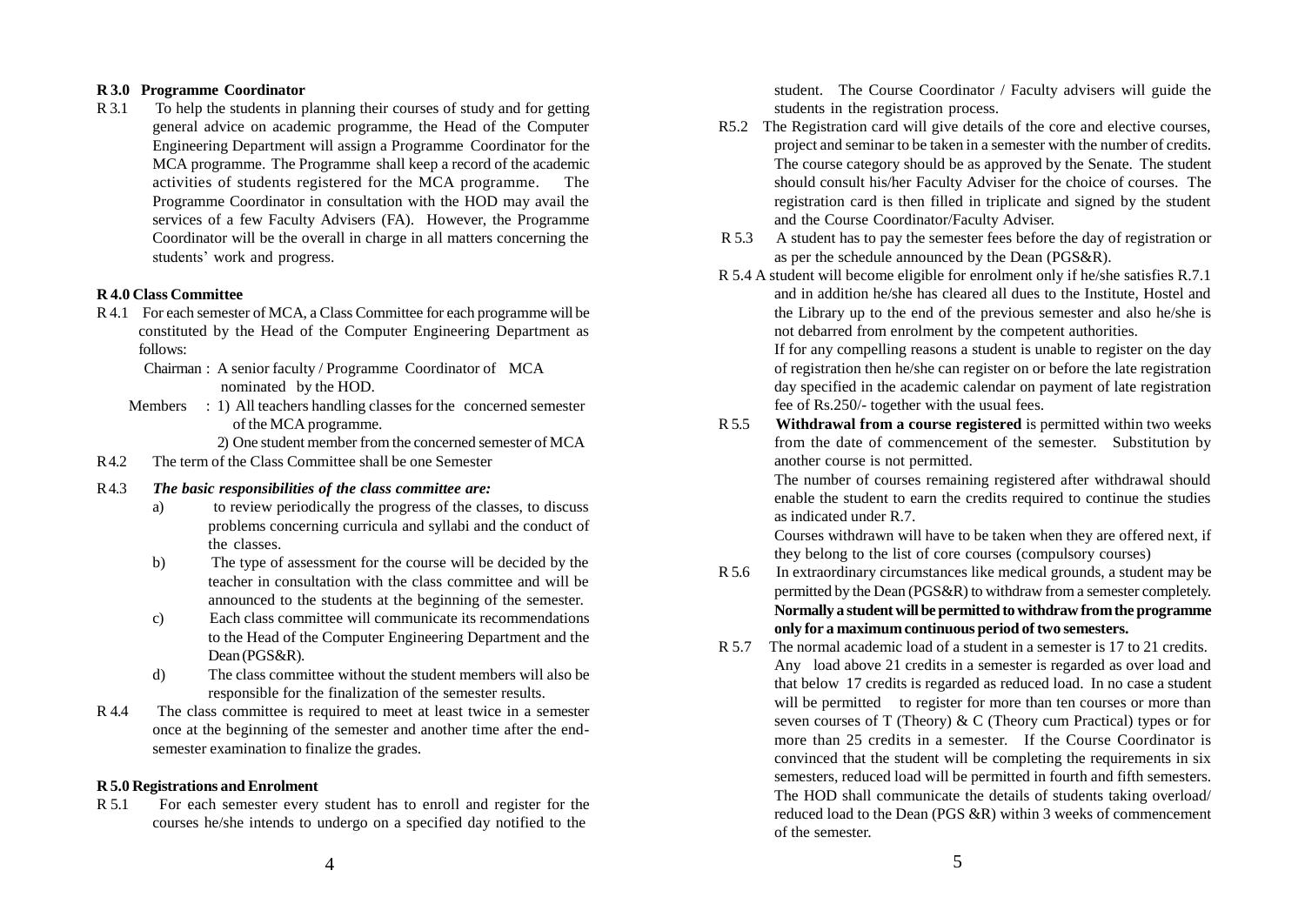# **R 6.0 Attendance**

- R 6.1 Students are required to attend all the classes without fail. For unavoidable reasons, if leave of absence is required, then application for leave should be submitted to the HOD CSED with the recommendation of the Course Coordinator/Faculty Adviser, within three days of returning from leave or before the last instructional day of the semester whichever is earlier.
- R 6.2 A candidate who has not attended 80% of classes (course wise) is not eligible to appear for the end semester examination of the respective courses. Also, he/she shall be awarded W grade for those courses.
- R 6.3 Those who have 80% or more attendance for the period other than their medical leave can be considered for condonation of shortage of attendance provided the overall attendance in the course including the period of illness does not fall below 50%. Application for condonation recommended by the Course Coordinator/Faculty Adviser, concerned Faculty and the HOD is to be submitted to the Dean (PGS&R) on or before the last instructional day of the Semester. The Dean (PGS&R), depending up on the merit of the case may permit the student to appear for the end semester examination. A student will be eligible for this concession at the most once during the MCA degree Programme.
- R6.4 The teacher handling the course must finalize the attendance 3 calendar days before the last instruction day of the course in the semester. The particulars of all students who have attendance less than 80% in that course will be announced in the class by the teacher himself. Copies of the same should also be sent to the Dean (PGS&R) and Head of the Department of Computer Engineering.

# **R 7.0 Minimum Requirementto Continue the Programme**

- **R 7.1** A student must earn credits at an average rate of 10 or more per semester *with a CGPA of 4.0 or more* for all the completed semesters. **Failing to satisfy this requirement, the student will be asked to leave the programme.**
- R 7.2 The above stipulation can be relaxed if the student has been permitted by the Dean (PGS&R) to discontinue temporarily any semester on medical reasons.

#### **R** 8.0 Maximum Duration of the Programme

- R8.1 A student is ordinarily expected to complete the MCA Programme in **six semesters.**
- R 8.2 The Maximum Duration within which the MCA Programme is to be completed is **five years** from the date of admission.

## **R 9.0 Discontinuation from the Programme**

R 9.1 Students may be permitted to discontinue the programme and take up a job **provided they have completed all the course work and as per rules for the award of any financial support such as scholarship/stipend they are drawing from the Institute or any other agency.** If permitted**, t**he project work can be done during a later period either in the organization where they work if it has R and D facility, or in the **Institute. Such studentsshould complete the project within ten semestersfrom the date of admission to the programme.** Students desirous of discontinuing their programme at any stage with the intention of completing the project work at a later date should seek and obtain the permission of the Dean (Postgraduate Studies & Research) before doing so.

# **R 10.0 Discipline**

R 10.1 Every student is required to observe disciplined and decorous behaviour both inside and outside the campus and should not indulge in any activity which will tend to bring down the prestige of the Institute.

# **R 11.0 Leave Rules**

R 11.1 All MCA students should apply to the Head of the Computer Engineering Department/Course Coordinator for leave stating the reasons whenever they are not in a position to attend classes/project work.

# **R 12.0 Assessment Procedures:Tests and Examinations**

- R 12.1 For Lecture /Lecture and Tutorial based subjects two interim assessments will be made during the semester. The interim assessment may be in the form of periodical tests, assignments or a combination of both, whichever suits the subject best. The assessment details as decided at the class committee will be announced to the students in the beginning of the semester by the teacher.
- R 12.2 For interim assessment, assignments, tutorials etc. carry 20 to 40 % weight and 60 to 80 % weight will be for tests. The total weight for the interim assessments shall not exceed 50%.

#### **R 13.0 EndSemesterExamination**

R 13.1 There will be one end semester examination of 2 hours or 3 hours duration in each lecture based subject. In the case of laboratory based subjects a final examination may or may not be conducted. In the case of projects, a viva-voce examination will be conducted at the completion of the project work.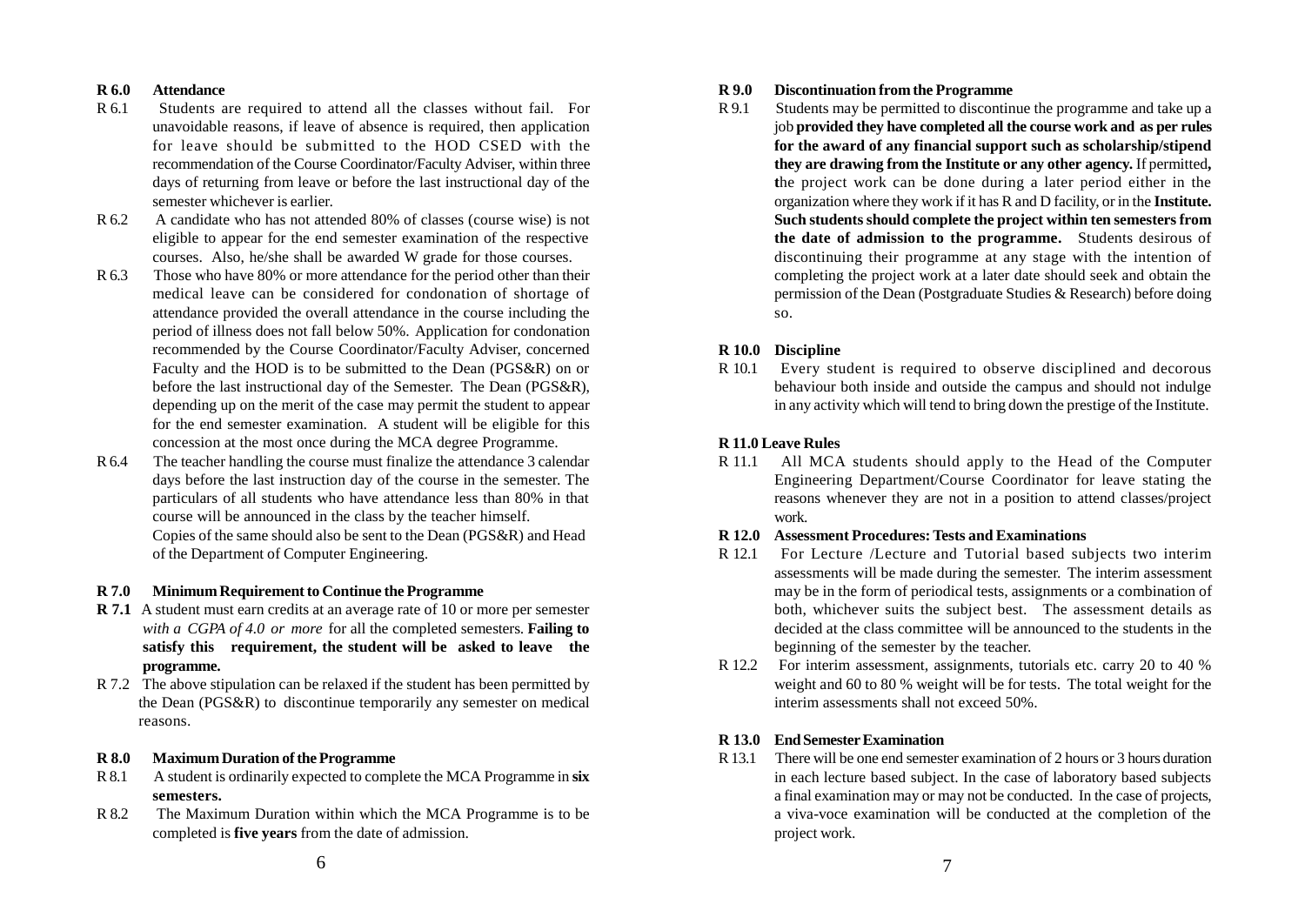R13.2 The Weight for the End Semester Examination shall not exceed 50%

## **R13.B.0 Contact Course**

- R13.B.1 A student who has completed all the course-work credit requirements except for one failed course, and successfully completed internal assessment of the project work, may be offered a contact course during the summer vacation following immediately after, on the recommendation of the DCC and with the consent of the teacher.
- R13.B.2 The assessment procedure for a contact course will be similar to the procedure for regular semester course.
- R13.B.3 Withdrawal from a contact course is not possible.

#### **R** 14.0 Project Evaluation

- $R$  14.1 At the end of the  $6<sup>th</sup>$  Semester, the MCA student shall present his/her thesis work before an evaluation committee constituted by the HOD, which will evaluate the work and decide whether the student may be allowed to submit the thesis or whether he/she needs to carry out additional work. This shall be an open presentation. A committee consisting of Programme Coordinator or his nominee (as Chairman), the Guide(as Internal Examiner) and an External Examiner shall conduct the final viva-voce examination. The External Examiner may be an expert on the topic from outside NITC or from another department of NITC. In case the thesis is not accepted the candidate shall be allowed to carry out additional work and resubmit after a period of not less than three months decided by the evaluation committee. If the thesis is not accepted again the matter will be referred to the Senate and the Senate can allow one more chance for submission of thesis if considered necessary.
- R 14.2 For the accepted thesis, letter grades shall be allotted for the thesis by the thesis evaluation committee. The grades allotted for the thesis/ project will be counted for calculation of CGPAand for the Class awarded for M C ADegree as per R21.0 Class/ Division.
- R 14.3 Final evaluation of the Project work will be taken up only after the student completes all the core as well as elective course requirements satisfactorily, including any contact course that is offered to the student.

# **R 15.0 Make-up Examination**

R 15.1 Students **who have missed interim assessments for valid reasons**  should apply to the concerned teacher indicating the reasons for the absence and teacher shall consider these requests suitably.

R 15.2 Students, **who have missed the end semester examinations for valid reasons,** should n apply to the Dean (PGS&R) within ten days from the date of the examination missed. Permission to sit for a make-up examination in the subject/s is given under exceptional circumstances like hospitalization or accident to the student etc. **A student who misses this make-up examination will not be normally given another make-up examination.**

However, in exceptional cases of illness resulting in the students missing a make-up examination, the Dean (PGS&R) in consultation with the Chairman of the Senate may permit the student to appear for a second make-up examination.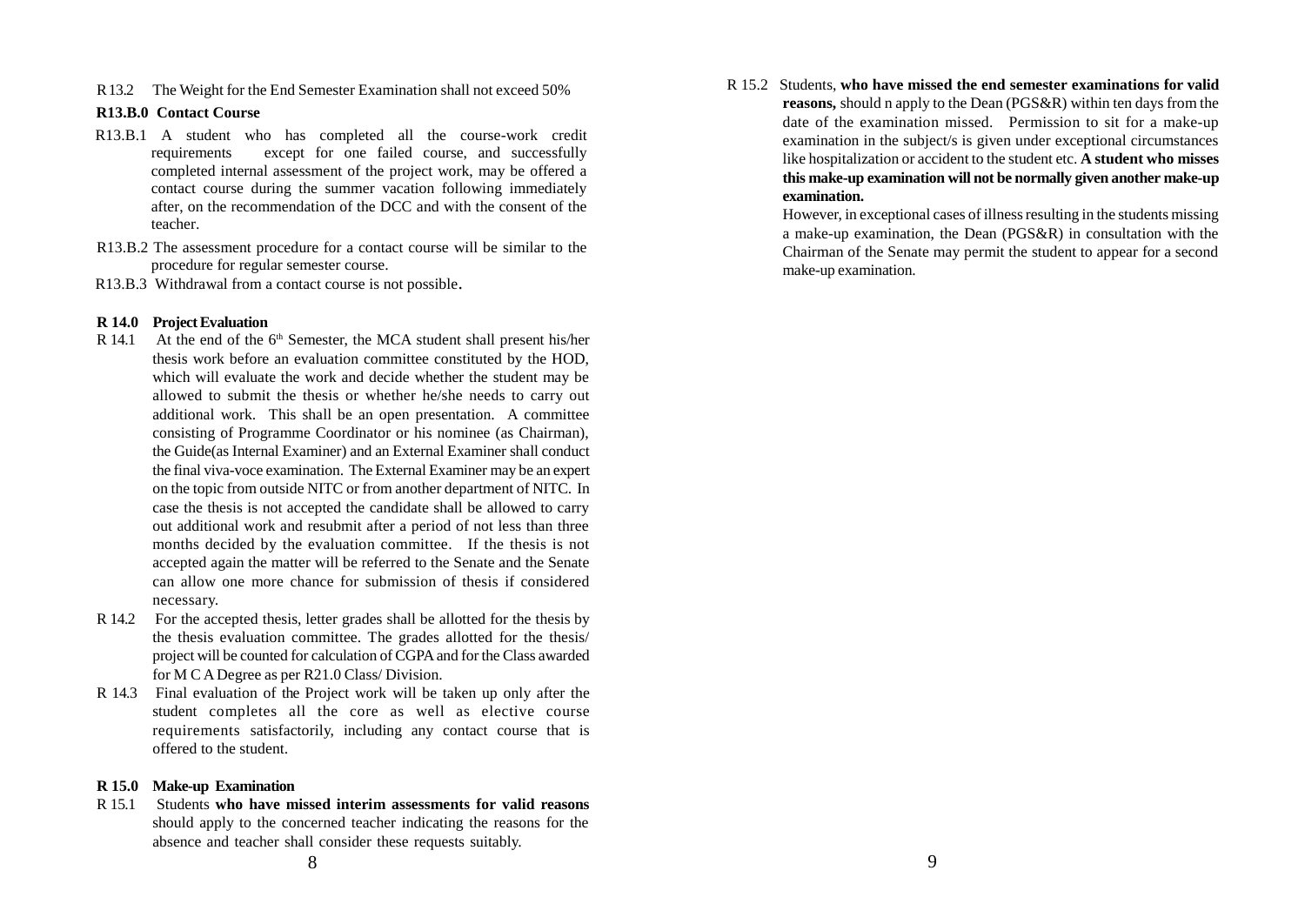R 15.3 **For application on medical grounds,** students residing in the hostels should produce a Medical Certificate issued by an Institute Medical Officer only.

> Students staying outside the campus permanently/temporarily should produce medical certificates from registered medical practitioners and the same should be forwarded by the parents/guardians for the purpose of make-up examinations.

> The Dean (PGS&R) can use his discretion in giving permission to a student to take a make -up examination, recording the reasons for his decision.

## **R 16.0 Cours e - wis e Gradin g o f Student sint o Categories**

# R16.1 **Lette r Grades**

The weighted total marks secured by the candidate in each course will be converted into letter grades. The letter grades and the respective grade points are given in the following table:

| Letter Grade S A B C D E F W I |  |  |  |  |  |
|--------------------------------|--|--|--|--|--|
| Gradepoint 10 9 8 7 6 5 0 0 0  |  |  |  |  |  |

A candidate who has registered for a course, but was not permitted to appear for the end semester examination due to reasons including the shortage of attendance will be awarded W grade with grade point 0 for the course. A candidate whose result on any course is pending decision by appropriate body will be awarded I grade for such courses. All I Grades will be converted to actual grades, normally within a week after publication of results of the regular end semester examination. An y I grad e whic h i s no t converte d t o regula r grad e withi n th e stipulated time will be treated as F grade.

R16.2 A Student is deemed to have completed a subject successfully and earned the credit if he/she secures any letter grade other than F, W or I. A letter grade F in any subject implies failure in that subject. A subject successfully completed cannot be repeated.

# **R 17.0 Method s o f Awardin gGrades**

R 17.1 A final meeting of the class committee without the student members will be convened **within fifteen days after the last day of the end semeste r examination.**

> The letter grades to be awarded to the students for different subjects will be finalized at this meeting.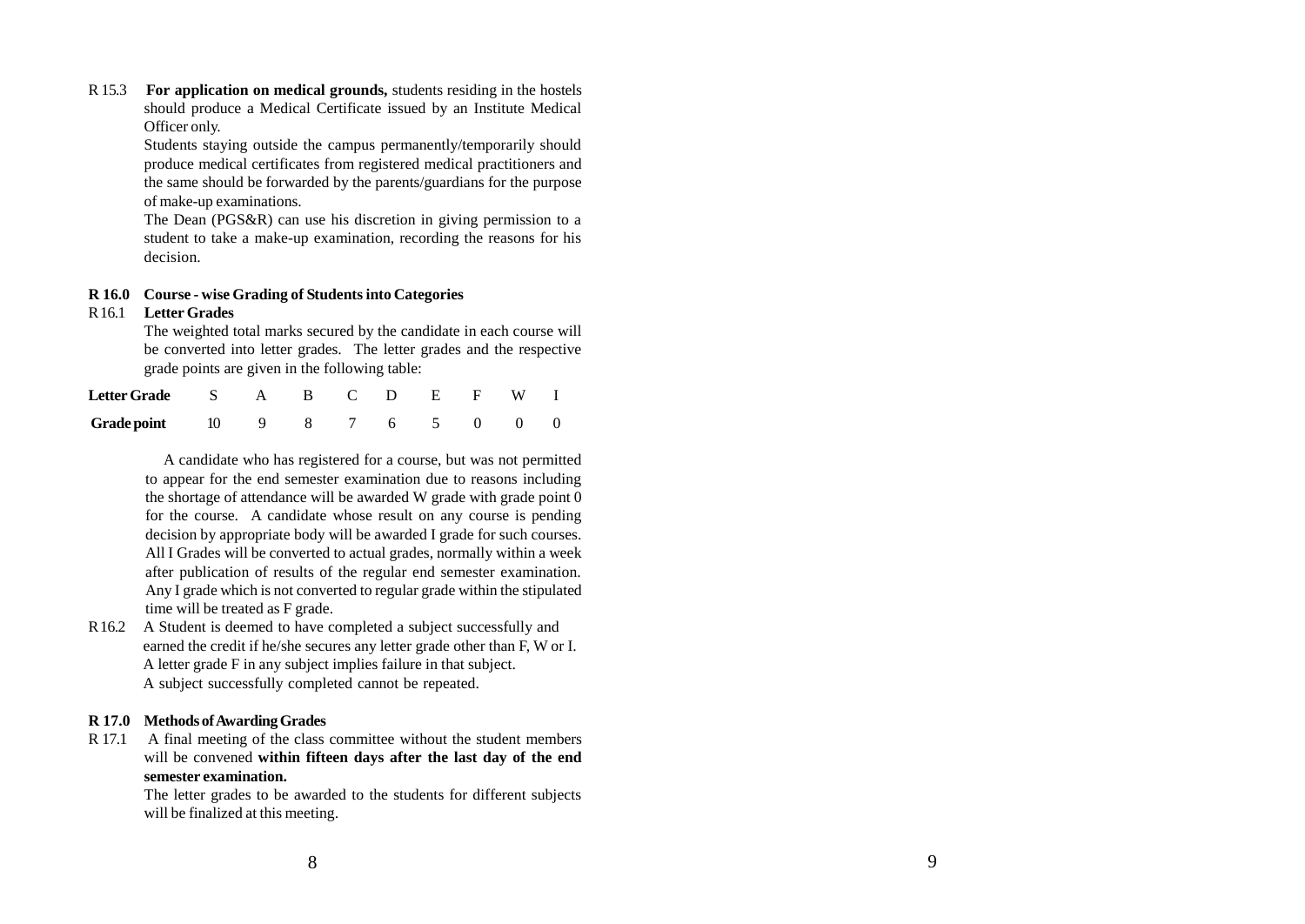R 17.2 **Two copies** of the result sheets for each subject containing the final grade and two copies with absolute marks and the final grade should be submitted by the teacher to the concerned Class Committee Chairman. After finalization of the grades at the Class Committee Meeting; one copy with the absolute marks and one without the absolute marks but having only the grades will be forwarded by the Class Committee Chairman to the Dean (PGS&R).

> One copy with absolute marks and the final grade will be sent to the Head of the Computer Engineering Department.

# **R 18.0 Declaration of Results**

R 18.1 The letter grades awarded to the students in each subject will be put up on the departmental notice boards by the Head of the Department soon after the final class committee meeting. In case a student feels aggrieved, he/she can contact the concerned teacher for a second look at his/her performance but **not later than two weeks** from the commencement of the semester following the announcement of the results.

> The student shall have access to his/her answer paper/s in the end semester examination which may be shown to him/her by the teacher/s concerned.

> If the teacher feels that the case is genuine he/she may re-examine and forward the revised grade, if any, to the Dean (PGS&R) through the Chairman of the Class Committee with justification for the revision and with intimation to the Head of the Computer Engineering Department.

R 18.2 The F grade once awarded stays in the record of the student and is deleted when he/she completes the subject later, indicating also the numbers of attempts made in that course. The CGPA will be accordingly revised deleting the "F" in the earlier attempts in that course. The grade acquired by the student later will be indicated in the grade card of the appropriate semester.

#### **R 19.0 Course Repetition**

- R 19.1 A student securing "F" or "W" grade in any subject has to repeat it compulsorily when offered next, if the subject is listed as a core subject.
- R 19.2 If it is an elective subject, the student has option either to repeat it in order to get a successful grade or take another elective course.

# **R 20.0 GradeCard**

R 20.1 The grade card issued at the end of the semester to each student will contain the following:

- a. the credits for each course registered for that semester
- b. the performance in each subject by the letter grade obtained vide R.17.1
- c. the total number of credits earned by the student up to the end of the semester
- d. GPA of the semester
- e. the Cumulative Grade Point Average (CGPA) of all the courses taken up to and including the semester .

R20.2 The Grade Point Average (GPA) will be calculated by the formula.

$$
GPA = \frac{\Sigma(C \mathbf{X} \cdot GP)}{\Sigma C}
$$

where  $C = \text{credit}$  for the course,  $GP =$  the grade point obtained for the course and the sum is over all the courses taken in that semester, including those in which the student has secured F and W grades.

For the Cumulative Grade Point Average (CGPA) a similar formula is used except that the sum is over all the courses taken in all the semesters completed up to the point in time, including those in which the student has secured F & W grades.

20.3 At the end of the MCA degree Programme a consolidated grade card will be issued to each student.

# **R 21.0 Class/Division**

| Classification is based on CGPA and is as follows: |                                     |  |  |  |  |
|----------------------------------------------------|-------------------------------------|--|--|--|--|
| CGPA 8 and above                                   | <b>First class with distinction</b> |  |  |  |  |
| CGPA 6.5 and above, but less than 8                | <b>First class</b>                  |  |  |  |  |
| CGPA 5 and above, but less than 6.5 Second Class   |                                     |  |  |  |  |

# **R 22.0 Project work in Industry or other Organization**

- R 22.1 Students after completion of the course work may be permitted to carry out their sixth semester project work in Industry / reputed R&D organizations under the following conditions:
- R 22.2 Departmental Consultative Committee (DCC) shall examine and approve the requests from such students, and fix in advance
	- i. an internal guide (a faculty member of the Institute)
	- ii. area of project work and
	- iii. the name and designation of an external guide (Scientists or Engineer in the organization with minimum Post Graduation )